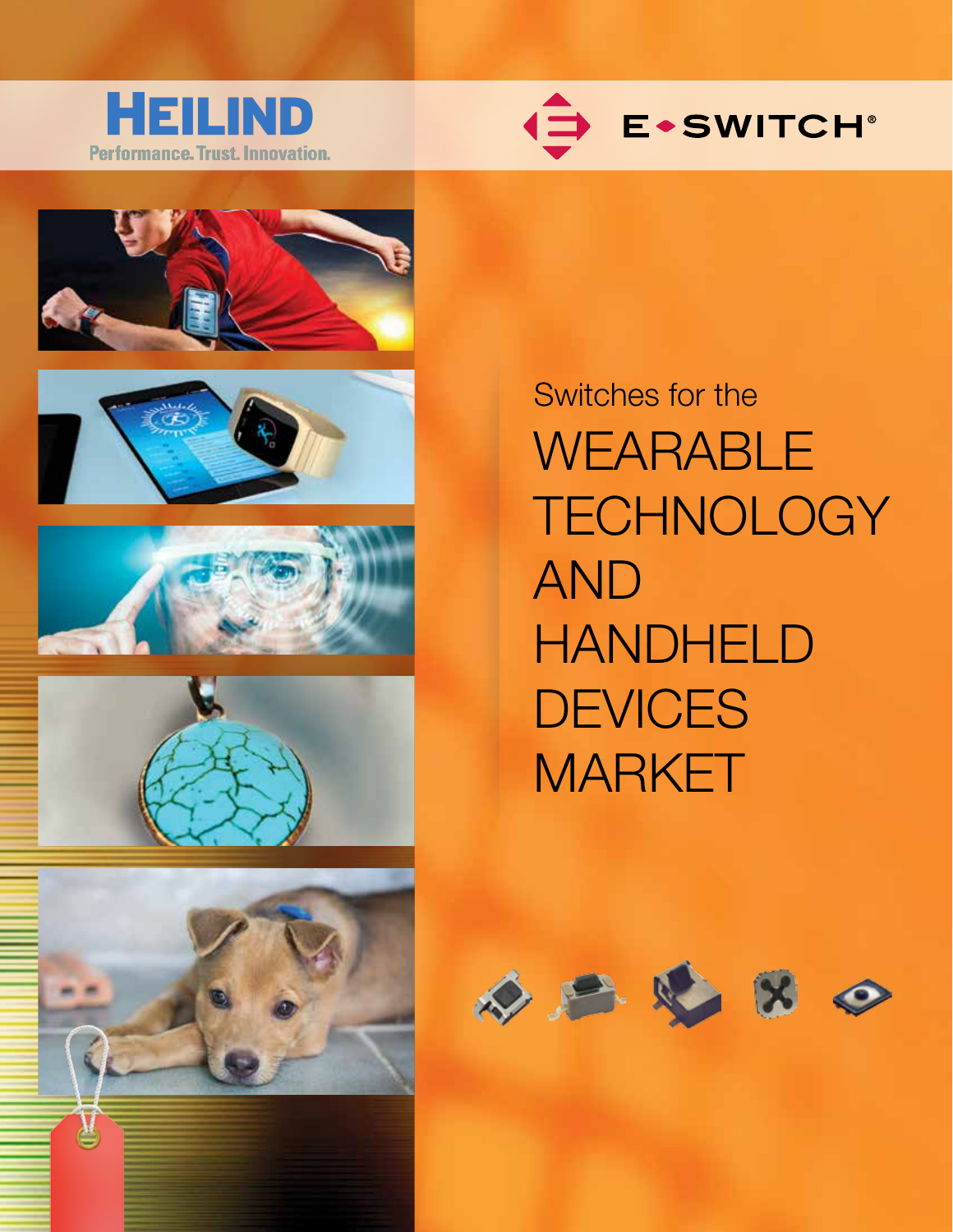Cycling Helmet with directional light sensor

## BIG TECH, MINIATURE PACKAGE

Wearable devices can be worn all over the body and each location has a unique set of considerations to optimize for both form and function. Whether you require a tact switch that is surface mount, right angle actuation, illuminated or even a navigational switch or a detector switch for your application, E-Switch provides a wide range of miniature switches to fit nearly any compact product developed for the wearable and handheld technology market.

*An aging population has created a demand for wearable technology by providing real-time measurement and memory of a patient's vital signs. Products designed for the elderly require special switch considerations such as a firm tactile response to know that the product has been turned on or off in order to capture data.*

Smart Tablet Smart Watch

Smart Phone | Smart Glasses

Virtual **Reality** Headset



*Two decades ago, one computer consumed the space of an entire room. Today, you can conduct many of your business tasks from your wrist. As wearable and handheld devices get smaller in size, it is increasingly important to maximize component functionality.*



Hearing Aid

Alert Cuff Bracelet

Armband Tracker for vital signs

Smart Glove Tracking to improve sports performance

Chronic Pain Therapy **Device** 

Smart Patch to help improve range of motion while preventing further injury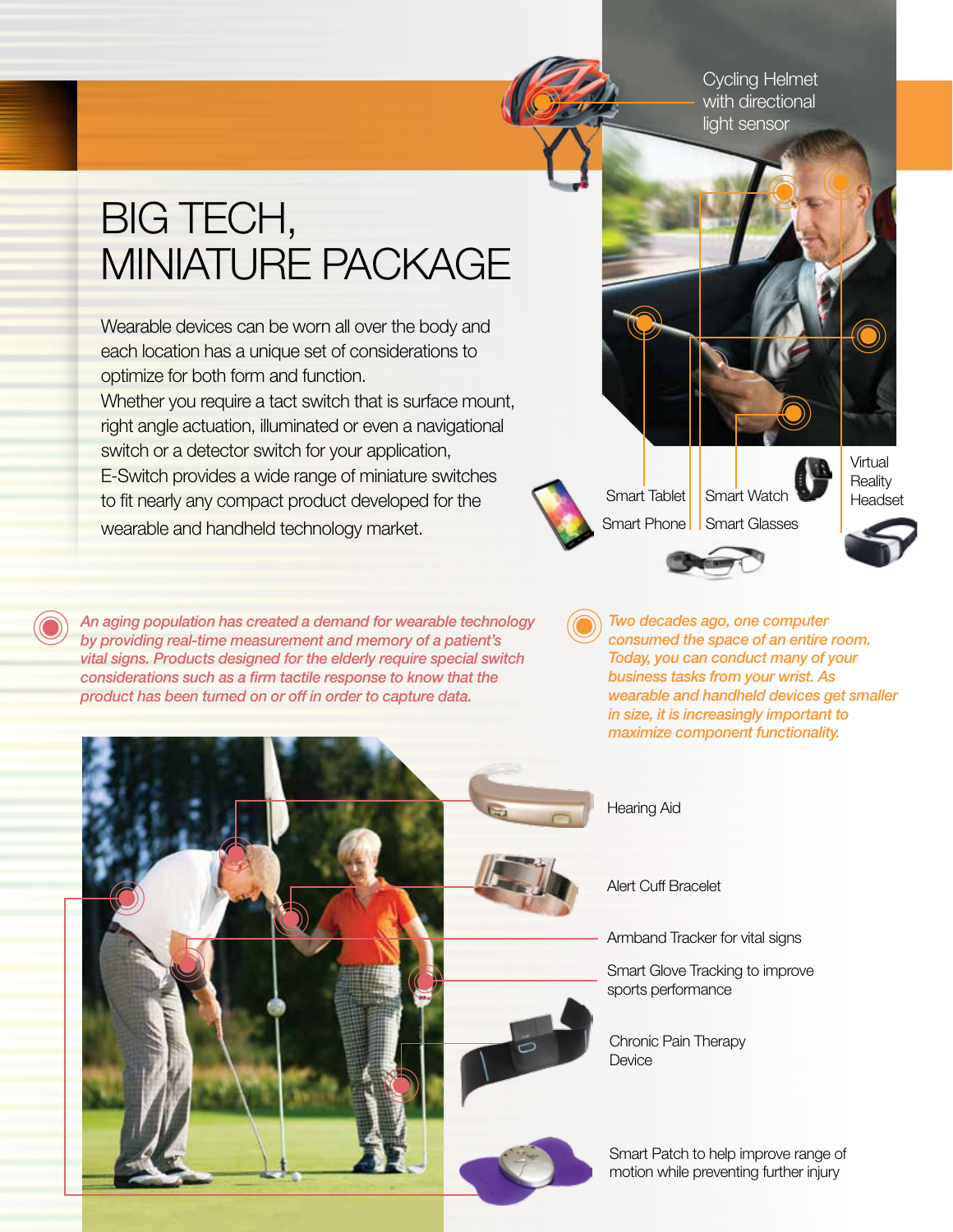## SMART GADGETS COME IN MANY FORMS

Besides offering kids and adults endless entertainment with virtual reality video games and helping improve your fitness program with tracking apps, wearable/handheld technology can filter your phone calls, provide personal safety aide, alert you to your baby's vital signs, monitor your home security, release stimuli to manage chronic pain and even track the family dog's whereabouts and his activity level.

Successful wearable applications currently take on seventeen forms: anklet, armband/wristband, belt, bra, bracelet, contact lenses, chest mounted, earring, earpiece, glasses, glove, headphone, head mounted, necklace, ring, shoe and watch.

Wearable technology extends the capabilities of the wearer in a wide range of situations. The wearer wants the wearable or handheld device to be discrete and accessible as though an extension of one's own body. Miniature and micro-miniature switches lend themselves to the compact design of the devices, which contributes to a seamless and positive user experience.



Insulin Pump Auto-delivery tracking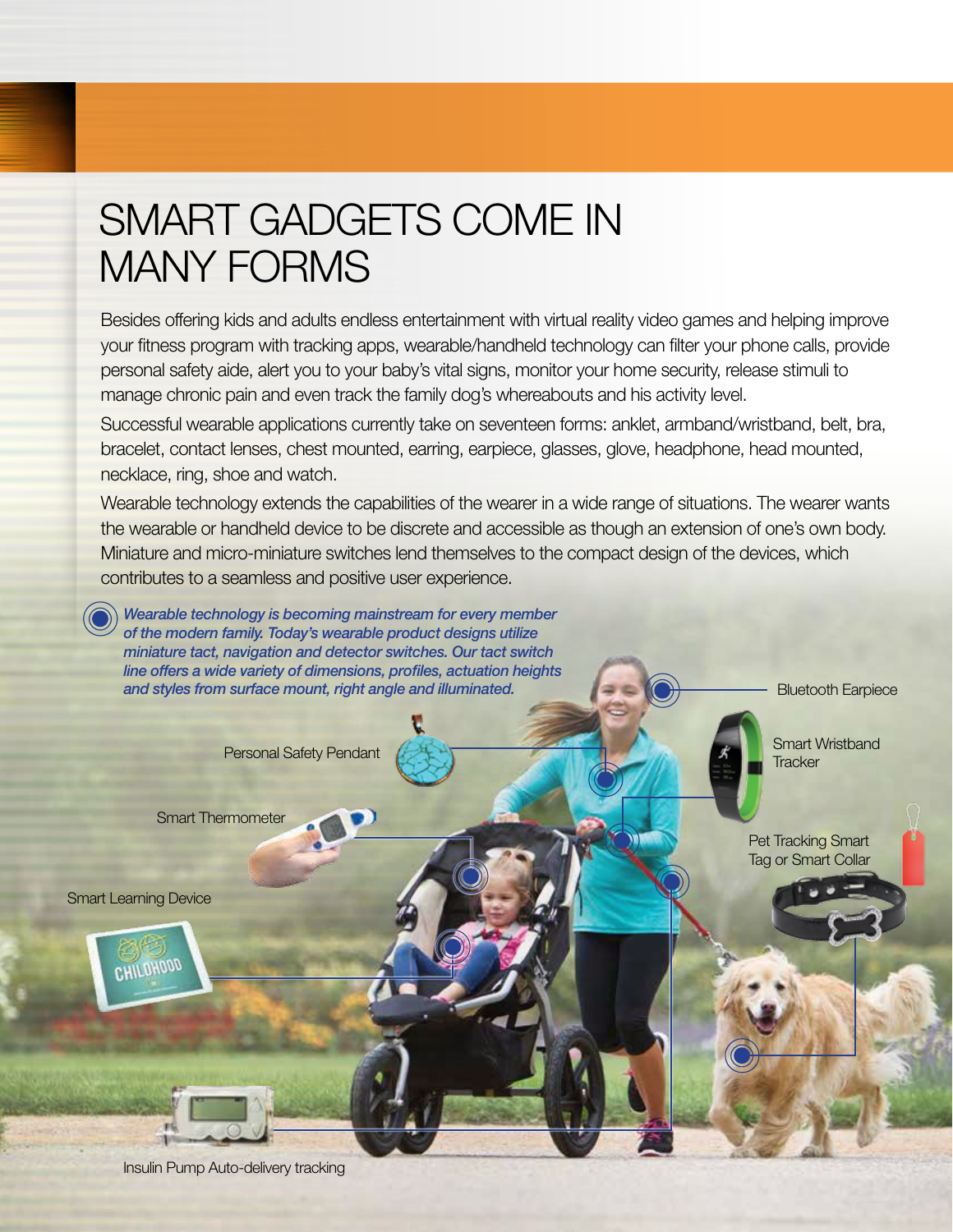## This brochure shows a small sample of wearable/handheld devices applications. Suitable switch style and  $\blacktriangleright$

|                                                                                                                                                        | $\leq$                            |                     |                                   |                                         |                    | $\bullet$        | P,                           |                       | $\mathbf{R}$     | $\mathbf{Q}$                          | $\ddot{\phantom{a}}$  | 三                            | $\sqrt{2}$      |
|--------------------------------------------------------------------------------------------------------------------------------------------------------|-----------------------------------|---------------------|-----------------------------------|-----------------------------------------|--------------------|------------------|------------------------------|-----------------------|------------------|---------------------------------------|-----------------------|------------------------------|-----------------|
| <b>APPLICATION</b><br>& SWITCH                                                                                                                         | <b>TL1015</b>                     | <b>TL3315</b>       | <b>TL3365</b>                     | <b>TL3700</b>                           | <b>TL3750</b>      | <b>TL3780</b>    | <b>TL3301</b>                | <b>TL3302</b>         | <b>TL3303</b>    | <b>TL3305</b>                         | <b>TL3313</b>         | <b>TL3342</b>                | <b>TL612</b>    |
| <b>MATRIX</b>                                                                                                                                          | $4.4$ mm $x$<br>2.9 <sub>mm</sub> | $4.5$ mm x<br>4.5mm | $4.2$ mm $x$<br>3.2 <sub>mm</sub> | 3.0 <sub>mmx</sub><br>2.6 <sub>mm</sub> | $3.0mm$ x<br>2.omm | 3.0mm x<br>2.omm | 6.0mm x<br>6.0 <sub>mm</sub> | $3.5$ mm $x$<br>6.0mm | 6.0mm x<br>6.0mm | $4.5$ mm $x$<br>4.5mm                 | 4.8mm x<br>4.8mm      | 5.0mm x<br>5.0 <sub>mm</sub> | 7.4mm<br>7.4mn  |
| The applications listed below are only a small<br>sampling of the many wearable technology and<br>handheld devices available in the marketplace today. | 2.0 <sub>mm</sub>                 | .55mm               | 2.5 <sub>mm</sub>                 | .65mm                                   | .58 <sub>mm</sub>  | .55mm            | 2.4mm to<br>13.0mm           | 4.3mm                 | 3.10mm           | 3.8mm,<br>5.0mm,<br>7.0 <sub>mm</sub> | 1.5mm                 | 1.54mm                       | 4.7mn           |
| <b>Healthcare &amp; Fitness</b>                                                                                                                        |                                   |                     |                                   |                                         |                    |                  |                              |                       |                  |                                       |                       |                              |                 |
| Smart Watches, Wrist & Arm Band Trackers                                                                                                               | $\bullet$                         |                     | $\bullet$                         | ٠                                       | $\bullet$          | $\bullet$        |                              |                       |                  |                                       |                       | $\bullet$                    |                 |
| Insulin (medication) Auto-Delivery Systems                                                                                                             | $\bullet$                         |                     | $\bullet$                         | $\bullet$                               | $\bullet$          | $\bullet$        |                              |                       |                  | $\bullet$                             | $\bullet$             | $\bullet$                    |                 |
| <b>Fall Detection Monitors</b>                                                                                                                         | $\bullet$                         |                     | $\bullet$                         | $\bullet$                               | $\bullet$          | $\bullet$        |                              |                       | $\bullet$        |                                       | $\bullet$             | $\bullet$                    |                 |
| <b>Hearing Aids</b>                                                                                                                                    | $\bullet$                         |                     | $\bullet$                         | $\bullet$                               | $\bullet$          | $\bullet$        |                              |                       |                  |                                       | $\bullet$             | ٠                            |                 |
| <b>Smart Thermometers</b>                                                                                                                              | $\bullet$                         |                     | $\bullet$                         | $\bullet$                               | $\bullet$          | $\bullet$        |                              |                       |                  |                                       |                       |                              |                 |
| Chronic Pain Management Devices                                                                                                                        | $\bullet$                         |                     | $\bullet$                         |                                         |                    |                  |                              |                       | $\bullet$        |                                       | ٠                     | ◆                            | $\bullet$       |
| <b>Sports, Travel, Gaming &amp; Entertainment</b>                                                                                                      |                                   |                     |                                   |                                         |                    |                  |                              |                       |                  |                                       |                       |                              |                 |
| Virtual Reality (VR) Headsets and Gaming<br>Controls                                                                                                   |                                   |                     |                                   |                                         |                    |                  | $\bullet$                    | ٠                     | $\bullet$        | $\bullet$                             | $\bullet$             | $\bullet$                    | $\bullet$       |
| Smart Earpiece/Headphones                                                                                                                              | $\bullet$                         |                     | $\bullet$                         | $\bullet$                               | $\bullet$          | $\bullet$        |                              |                       |                  | $\bullet$                             | $\bullet$             | $\bullet$                    |                 |
| <b>GPS Devices</b>                                                                                                                                     | $\bullet$                         |                     | ۰                                 |                                         |                    |                  | $\bullet$                    | $\bullet$             | ∙                | $\bullet$                             | $\bullet$             | ٠                            | $\bullet$       |
| Wristbands, Gloves, Clips to track & improve<br>performance                                                                                            | $\bullet$                         |                     | $\bullet$                         | $\bullet$                               | $\bullet$          | $\bullet$        | $\bullet$                    | $\bullet$             | $\bullet$        | $\bullet$                             | $\bullet$             | ∙                            | $\bullet$       |
| Cycling Helmet-directional/signal lights                                                                                                               |                                   |                     | ٠                                 |                                         |                    |                  | ◆                            | ∙                     | $\bullet$        |                                       | $\bullet$             | ∙                            | $\bullet$       |
| <b>Workplace &amp; Manufacturing</b>                                                                                                                   |                                   |                     |                                   |                                         |                    |                  |                              |                       |                  |                                       |                       |                              |                 |
| Smart Communation Devices: Phones,<br>Watches, Tablets                                                                                                 |                                   | $\bullet$           |                                   | $\bullet$                               | $\bullet$          | $\bullet$        | $\bullet$                    | $\bullet$             | $\bullet$        | $\bullet$                             | $\bullet$             | $\bullet$                    | $\bullet$       |
| Laptop Computers                                                                                                                                       | $\bullet$                         |                     | $\bullet$                         |                                         |                    |                  | $\bullet$                    | $\bullet$             | $\bullet$        | $\bullet$                             | $\bullet$             | $\bullet$                    | $\blacklozenge$ |
| Smart Jewelry: Watches, Cuff Bracelets                                                                                                                 | $\blacklozenge$                   |                     | $\bullet$                         | $\bullet$                               | $\bullet$          | $\bullet$        | $\bullet$                    | $\bullet$             | $\bullet$        | $\bullet$                             | $\bullet$             | $\bullet$                    | $\blacklozenge$ |
| <b>Smart Glasses</b>                                                                                                                                   | $\blacklozenge$                   | $\bullet$           | $\bullet$                         | $\bullet$                               | $\bullet$          | $\bullet$        |                              |                       |                  |                                       | $\bullet$             | $\bullet$                    |                 |
| <b>Safety Devices</b>                                                                                                                                  |                                   |                     |                                   |                                         |                    |                  |                              |                       |                  |                                       |                       |                              |                 |
| Smart Jewelry: Pendents, Charms                                                                                                                        | $\bullet$                         | $\bullet$           | $\bullet$                         | $\bullet$                               | $\bullet$          | $\bullet$        | $\bullet$                    | $\bullet$             | $\bullet$        | $\bullet$                             | $\blacktriangleright$ | $\bullet$                    | $\blacklozenge$ |
| Clips, Keychains, Tags                                                                                                                                 | $\blacklozenge$                   |                     | $\bullet$                         | $\bullet$                               | $\bullet$          | $\bullet$        | $\bullet$                    | $\bullet$             | $\bullet$        | $\bullet$                             | $\bullet$             | $\bullet$                    | $\blacklozenge$ |
| Smart Home Hubs                                                                                                                                        | $\bullet$                         |                     | $\bullet$                         | $\bullet$                               |                    |                  | $\bullet$                    | $\bullet$             | $\bullet$        | $\bullet$                             | $\bullet$             | $\bullet$                    | $\blacklozenge$ |
| Pet Trackers- GPS & Activity Level                                                                                                                     | $\blacklozenge$                   |                     | $\bullet$                         | $\bullet$                               | $\bullet$          | $\bullet$        | $\bullet$                    | $\bullet$             | $\bullet$        | $\bullet$                             | $\bullet$             | $\bullet$                    | $\blacklozenge$ |
| Infant Monitors & Webcam Devices                                                                                                                       | $\blacklozenge$                   | $\bullet$           | $\bullet$                         |                                         |                    |                  |                              | $\bullet$             | $\bullet$        | $\bullet$                             | $\blacktriangleright$ | $\bullet$                    | $\blacklozenge$ |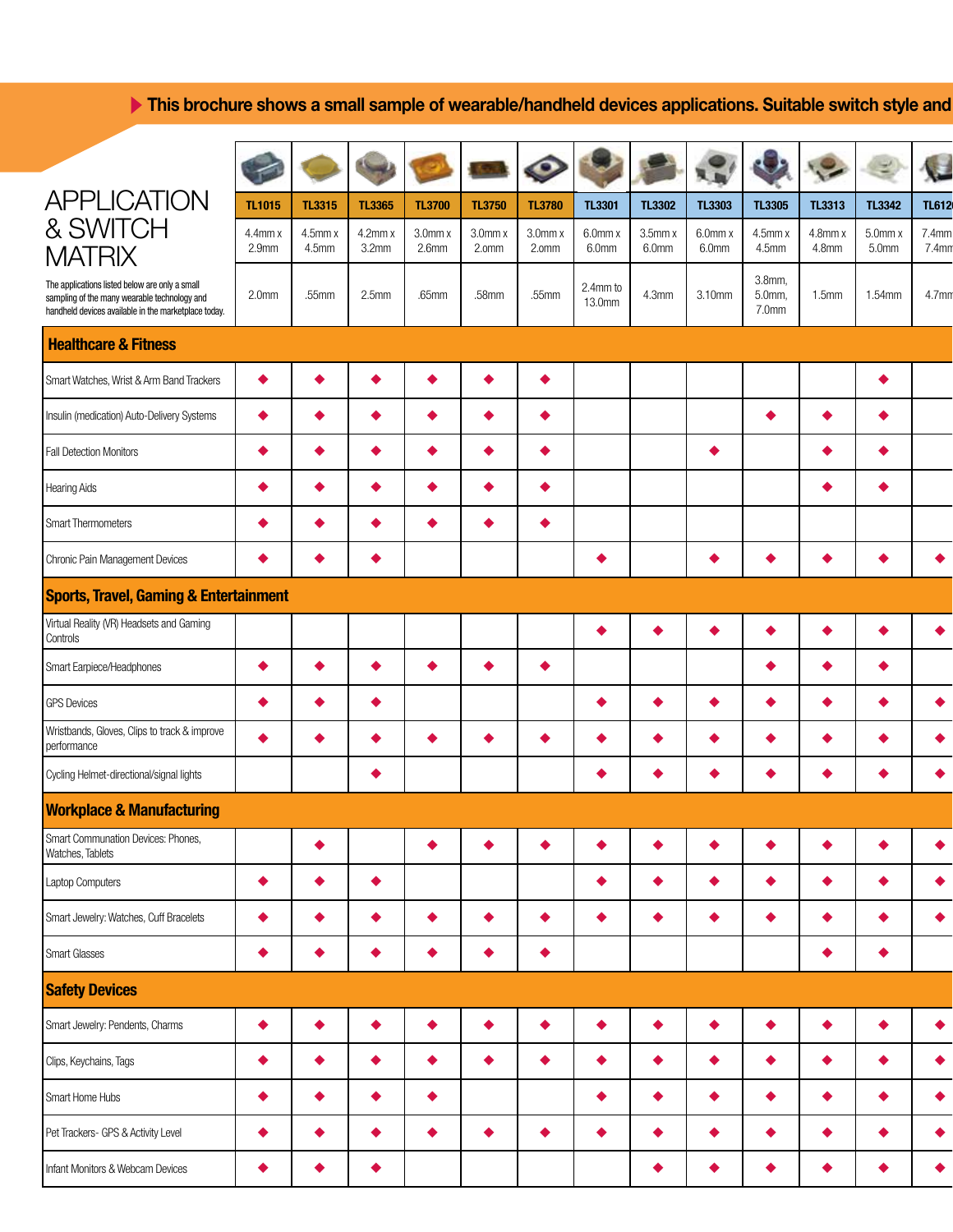## features depend on the product requirements. Visit www.e-switch.com for complete specifications of each switch.

| <b>TL6700</b>                     |  | <b>TL9210</b>     | <b>TL1014</b>                     | <b>TL3330</b>       | <b>TL3340</b>                     | <b>TL3360</b>                              | <b>TL3901</b>                     | <b>TL4100</b>                   | <b>TL4105</b>         | <b>TL3200</b>         | <b>TL3215</b>         | <b>TL6210</b>         | <b>JS1300</b>                     | <b>JS1400</b>                     | <b>TD4700</b>                     | TD1146                          |
|-----------------------------------|--|-------------------|-----------------------------------|---------------------|-----------------------------------|--------------------------------------------|-----------------------------------|---------------------------------|-----------------------|-----------------------|-----------------------|-----------------------|-----------------------------------|-----------------------------------|-----------------------------------|---------------------------------|
| $6.2$ mm $x$<br>6.9 <sub>mm</sub> |  | 6.0mm x<br>66.0mm | $6.4$ mm $x$<br>4.5 <sub>mm</sub> | $3.4$ mm x<br>7.8mm | $4.0$ mm $x$<br>3.3 <sub>mm</sub> | $6.0$ mm x<br>$6.5$ mm                     | $7.3$ mm $x$<br>6.0 <sub>mm</sub> | $6.2$ mm x<br>2.5 <sub>mm</sub> | $4.8$ mm $x$<br>2.2mm | $4.5$ mm $x$<br>6.8mm | $4.9$ mm $x$<br>4.9mm | $6.2$ mm $x$<br>4.6mm | $9.8$ mm $x$<br>9.8 <sub>mm</sub> | $9.0$ mm $x$<br>9.0 <sub>mm</sub> | $3.5$ mm $x$<br>3.0 <sub>mm</sub> | $4.8$ mm x<br>5.0 <sub>mm</sub> |
| 3.4 <sub>mm</sub>                 |  | 5.0 <sub>mm</sub> | 1.65mm                            | 3.5 <sub>mm</sub>   | 3.4 <sub>mm</sub>                 | $2.3$ mm,<br>$2.8$ mm,<br>4.0mm,<br>4.35mm | 2.3 <sub>mm</sub>                 | 2.0 <sub>mm</sub>               | 2.9 <sub>mm</sub>     | 2.0 <sub>mm</sub>     | 2.0 <sub>mm</sub>     | $3.72$ mm             | 1.55mm                            | 2.8 <sub>mm</sub>                 | 2.53mm                            | 3.8 <sub>mm</sub>               |
|                                   |  |                   |                                   |                     |                                   |                                            |                                   |                                 |                       |                       |                       |                       |                                   |                                   |                                   |                                 |
|                                   |  |                   | $\bullet$                         | $\bullet$           | $\bullet$                         |                                            | $\bullet$                         | $\bullet$                       | $\bullet$             |                       |                       |                       |                                   |                                   |                                   |                                 |
|                                   |  |                   | $\bullet$                         | ٠                   | $\bullet$                         | $\bullet$                                  | $\bullet$                         | $\bullet$                       | $\bullet$             | $\bullet$             | $\bullet$             | $\bullet$             |                                   |                                   |                                   |                                 |
|                                   |  |                   | $\bullet$                         | ◆                   | $\bullet$                         | $\bullet$                                  | ٠                                 | $\bullet$                       | $\bullet$             |                       |                       |                       |                                   |                                   |                                   |                                 |
| $\bullet$                         |  |                   | $\bullet$                         | ٠                   | $\bullet$                         |                                            |                                   | $\bullet$                       | $\bullet$             |                       |                       |                       |                                   |                                   |                                   |                                 |
|                                   |  |                   |                                   |                     |                                   |                                            |                                   |                                 |                       |                       |                       |                       |                                   |                                   |                                   |                                 |
| $\bullet$                         |  |                   |                                   |                     |                                   |                                            |                                   |                                 |                       |                       |                       |                       |                                   |                                   |                                   |                                 |
|                                   |  |                   |                                   |                     |                                   |                                            |                                   |                                 |                       |                       |                       |                       |                                   |                                   |                                   |                                 |
| $\bullet$                         |  | $\bullet$         |                                   |                     |                                   |                                            |                                   |                                 |                       | $\bullet$             | $\bullet$             | $\bullet$             | $\bullet$                         | $\bullet$                         |                                   |                                 |
|                                   |  |                   |                                   |                     |                                   |                                            |                                   |                                 |                       |                       |                       |                       |                                   |                                   |                                   |                                 |
| $\bullet$                         |  | $\bullet$         |                                   |                     |                                   |                                            |                                   |                                 |                       |                       |                       |                       |                                   |                                   |                                   |                                 |
| $\bullet$                         |  | $\bullet$         | $\bullet$                         | $\bullet$           | $\bullet$                         | $\bullet$                                  | $\bullet$                         | $\bullet$                       | $\bullet$             | $\bullet$             | $\bullet$             | $\bullet$             | $\bullet$                         | $\bullet$                         |                                   |                                 |
| $\bullet$                         |  | $\bullet$         |                                   | ◆                   | $\bullet$                         | -4                                         |                                   |                                 |                       |                       | $\bullet$             | $\bullet$             |                                   |                                   |                                   |                                 |
|                                   |  |                   |                                   |                     |                                   |                                            |                                   |                                 |                       |                       |                       |                       |                                   |                                   |                                   |                                 |
| $\bullet$                         |  | $\bullet$         | $\bullet$                         | $\bullet$           | $\bullet$                         | $\blacktriangleright$                      | $\bullet$                         | $\bullet$                       | $\bullet$             |                       |                       |                       |                                   |                                   |                                   |                                 |
| $\bullet$                         |  | $\bullet$         | $\bullet$                         | $\bullet$           | $\bullet$                         | $\blacktriangleright$                      | $\bullet$                         | $\bullet$                       | $\bullet$             |                       |                       |                       |                                   |                                   | $\bullet$                         |                                 |
|                                   |  |                   |                                   |                     |                                   |                                            |                                   |                                 |                       |                       |                       |                       |                                   |                                   |                                   |                                 |
|                                   |  |                   | $\blacktriangleright$             | $\bullet$           | $\bullet$                         |                                            |                                   | $\blacktriangleright$           | $\blacktriangleright$ |                       |                       |                       |                                   |                                   |                                   |                                 |
|                                   |  |                   |                                   |                     |                                   |                                            |                                   |                                 |                       |                       |                       |                       |                                   |                                   |                                   |                                 |
|                                   |  |                   |                                   |                     |                                   |                                            |                                   |                                 |                       |                       |                       |                       |                                   |                                   |                                   |                                 |
| $\bullet$                         |  |                   | $\bullet$                         | $\bullet$           | $\bullet$                         | $\bullet$                                  | $\bullet$                         | $\blacktriangleright$           | $\bullet$             | $\bullet$             | $\bullet$             | $\bullet$             |                                   |                                   |                                   |                                 |
| $\bullet$                         |  | $\bullet$         | $\bullet$                         | $\bullet$           | $\bullet$                         | $\bullet$                                  | $\bullet$                         | $\bullet$                       |                       | $\bullet$             | $\bullet$             | $\bullet$             | $\bullet$                         | $\bullet$                         |                                   |                                 |
| $\bullet$                         |  |                   | $\bullet$                         | $\bullet$           | $\bullet$                         | $\blacklozenge$                            | $\bullet$                         | $\bullet$                       | $\bullet$             | $\bullet$             | $\bullet$             | $\bullet$             |                                   |                                   |                                   |                                 |
| $\bullet$                         |  | $\bullet$         | $\bullet$                         | $\bullet$           | $\bullet$                         | $\bullet$                                  | $\bullet$                         | $\bullet$                       | $\bullet$             | $\bullet$             | $\bullet$             | $\blacklozenge$       |                                   |                                   |                                   |                                 |